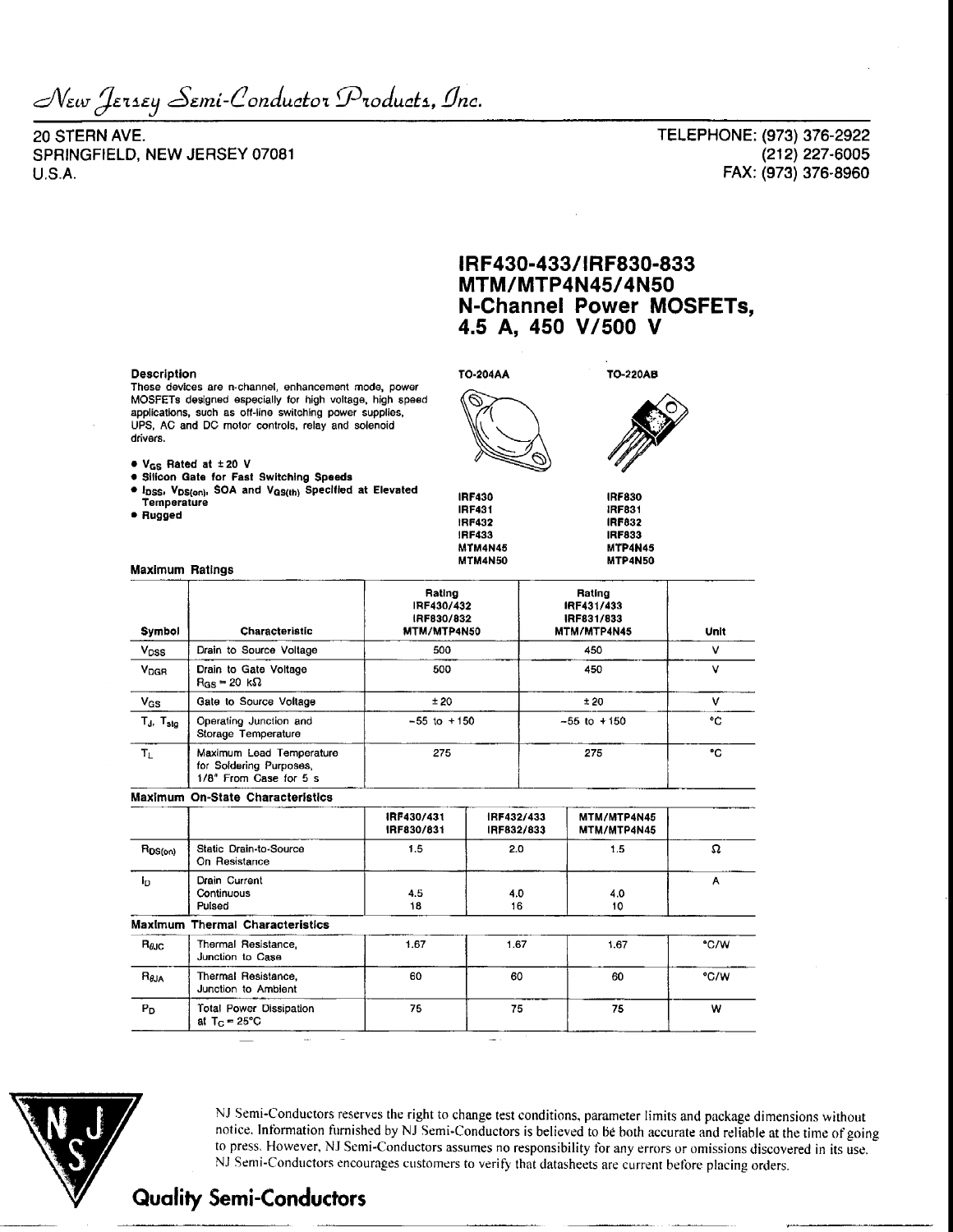## **IRF430-433/IRF830-833**

| <b>Symbol</b>               | Characteristic                                                    | Min | Max   | Unit  | <b>Test Conditions</b>                                                       |
|-----------------------------|-------------------------------------------------------------------|-----|-------|-------|------------------------------------------------------------------------------|
| Off Characteristics         |                                                                   |     |       |       |                                                                              |
| $V_{f(R)DSS}$               | Drain Source Breakdown Voltage <sup>1</sup>                       |     |       | ۷     | $V_{GS} = 0$ V, $I_D = 250$ $\mu$ A                                          |
|                             | IRF430/432/830/832                                                | 500 |       |       |                                                                              |
|                             | IRF431/433/831/833                                                | 450 |       |       |                                                                              |
| <sup>i</sup> pss            | Zero Gate Voltage Drain Current                                   |     | 250   | μA    | $V_{DS}$ = Rated $V_{DSS}$ , $V_{GS}$ = 0 V                                  |
|                             |                                                                   |     | 1000  | μA    | $V_{DS}$ = 0.8 x Rated $V_{DSS}$ ,<br>$V_{GS} = 0$ V, T <sub>C</sub> = 125°C |
| lass                        | Gate-Body Leakage Current                                         |     |       | nΑ    | $V_{GS} = \pm 20$ V, $V_{DS} = 0$ V                                          |
|                             | IRF430-433                                                        |     | ± 100 |       |                                                                              |
|                             | IRF830-833                                                        |     | ±500  |       |                                                                              |
| On Characteristics          |                                                                   |     |       |       |                                                                              |
| $V_{GS(th)}$                | Gate Threshold Voltage                                            | 2.0 | 4.0   | v     | $I_D = 250 \mu A$ , $V_{DS} = V_{GS}$                                        |
| R <sub>DS(on)</sub>         | Static Drain-Source On-Resistance <sup>2</sup>                    |     |       | Ω     | $V_{GS}$ = 10 V, $I_D$ = 2.5 A                                               |
|                             | IRF430/431/830/831                                                |     | 1.5   |       |                                                                              |
|                             | IRF432/433/832/833                                                |     | 2.0   |       |                                                                              |
| <b>Ots</b>                  | Forward Transconductance                                          | 2.5 |       | S (U) | $V_{DS}$ = 10 V, $I_D$ = 2.5 A                                               |
|                             | Dynamic Characteristics                                           |     |       |       |                                                                              |
| $\mathsf{C}_{\mathsf{iss}}$ | Input Capacitance                                                 |     | 800   | рF    | $V_{DS}$ = 25 V, $V_{GS}$ = 0 V                                              |
| $\mathrm{C}_{\mathrm{oss}}$ | Output Capacitance                                                |     | 200   | рF    | $i = 1.0$ MHz                                                                |
| $C_{\text{rss}}$            | Reverse Transfer Capacitance                                      |     | 60    | рF    |                                                                              |
|                             | Switching Characteristics (T <sub>C</sub> = 25°C, Figures 12, 13) |     |       |       |                                                                              |
| t <sub>d(on)</sub>          | Turn-On Delay Time                                                |     | 30    | ns    | $V_{DD}$ = 225 V, $I_D$ = 2.5 A                                              |
| t,                          | Rise Time                                                         |     | 30    | ns    | $V_{GS}$ = 10 V, R <sub>GEN</sub> = 15 $\Omega$<br>$R_{GS} = 15 \Omega$      |
| t <sub>a(off)</sub>         | Turn-Off Delay Time                                               |     | 55    | ns    |                                                                              |
| t,                          | Fall Time                                                         |     | 30    | ns    |                                                                              |
| $\mathsf{Q}_{\mathsf{g}}$   | Total Gate Charge                                                 |     | 30    | nС    | $V_{GS}$ = 10 V, $I_D$ = 7.0 A<br>$V_{DS}$ = 180 V                           |
| Symbol                      | Characteristic                                                    | Typ | Max   | Unit  | <b>Test Conditions</b>                                                       |
|                             | Source-Drain Diode Characteristics                                |     |       |       |                                                                              |
| Vso                         | Diode Forward Voltage<br>IRF430/431/830/831                       |     | 1.4   | v     | $I_S = 4.5$ A; $V_{GS} = 0$ V                                                |
|                             | IRF432/433/832/833                                                |     | 1.3   | v     | $I_S = 4.0$ A; $V_{GS} = 0$ V                                                |
| $t_{\rm ff}$                | Reverse Recovery Time                                             | 600 |       | ns    | $I_S = 4.5$ A; dls/dt = 100 A/ $\mu$ S                                       |
|                             |                                                                   |     |       |       |                                                                              |

 $\epsilon$ **Electrical Characteristics** (T $\epsilon$  = 25°C unless otherwise noted)

<mark>Notes</mark><br>1. T<sub>J</sub> = +25°C to +150°C<br>2. Pulso last: Pulse width ≤ 80 μs. Duty cycle ≤ 1 %